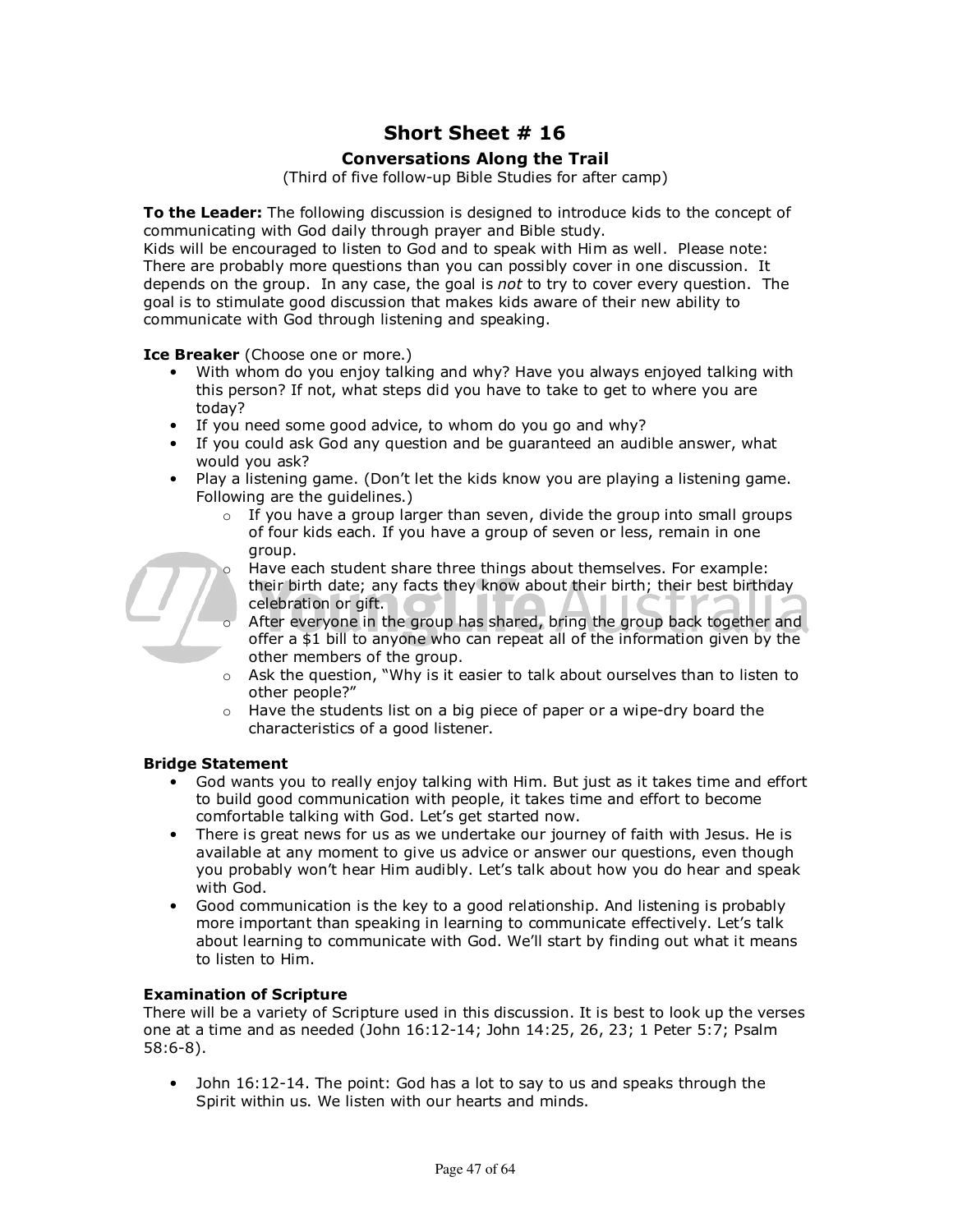- $\circ$  Jesus is talking with His disciples before He is about to be put to death. What problem does Jesus point out in verse 12? What does He offer as the solution to the problem in verse 13?
- $\circ$  In verses 13 and 14, Jesus makes five "He will" statements about the Spirit of Truth. What are those statements? (Note: You may wish to write these on large pieces of paper or on a wipe-dry board as the kids call them out to you.) The Spirit speaks what the Father tells Him. He shows you the right way to go in life. One test you can use to decide if it is the Spirit directing you is this: when you do what the Spirit says to do, it will make Jesus look good.
- $\circ$  We don't hear God with our ears (usually!) but with our hearts and our minds. Our heart is our "will" at the centre of our being. God's Spirit "nudges" our will one direction or another. In other words, he encourages us to say, 'Yes, I will do that" or "No, I will not do that." Can you think of any time since you've been home from camp when God convinced you to say, 'Yes, I will..." or "No, I will not..."? Explain the circumstances and what you decided to do.
- $\circ$  God speaks to us in our thoughts as well. He gives us new thoughts and a new perspective on life. Can you think of anything you've thought about differently since you've met Christ? Family members? Old friends? Old habits? The world around you? Explain the difference if you can.
- o When have you heard God speak to you from within the most clearly? What do you think helped you to hear Him at that time? What can you do today to become a good listener to God?

John 14:25, 26, 23. The point: The Spirit teaches us and reminds us of Jesus' words.

- $\circ$  According to these verses, what two things will the Spirit do for us? Jesus words are recorded for us in the Bible. If we will read those words, the Holy Spirit will bring them to mind just when we need them. (Leader: share a personal example.)
- o Has God been teaching you anything since you got home from camp? Would you mind sharing it with the rest of us? Have you had an experience where God reminded you of something you had learned earlier? What was the situation and how did it help you to be reminded?
- o According to verse 23, what should be our response to Jesus' teaching?
- 1 Peter 5:7. The point: Not only does God have a lot to say to us, but He wants us to tell Him everything as well.
	- o What are we supposed to do with our cares or concerns?
	- $\circ$  What are the concerns of the kids at your high school today? What do they spend their time thinking about? What do they worry about? Are there any items on this list that we can't talk with God about? If so, which ones and why do you think so?
	- $\circ$  God wants you to tell Him everything. He already knows what is on your mind. You might as well talk with Him about it.
- Psalm 58:6-8. The point: We can tell God anything, even our gripes and complaints.
	- $\circ$  The book of Psalms is kind of like a journal of prayers to God. It is believed that a man named David wrote most of these "letters" to God. In Psalm 58:6-8, David is complaining about his enemies. What five pictures of destruction does David give God for dealing with his enemies?